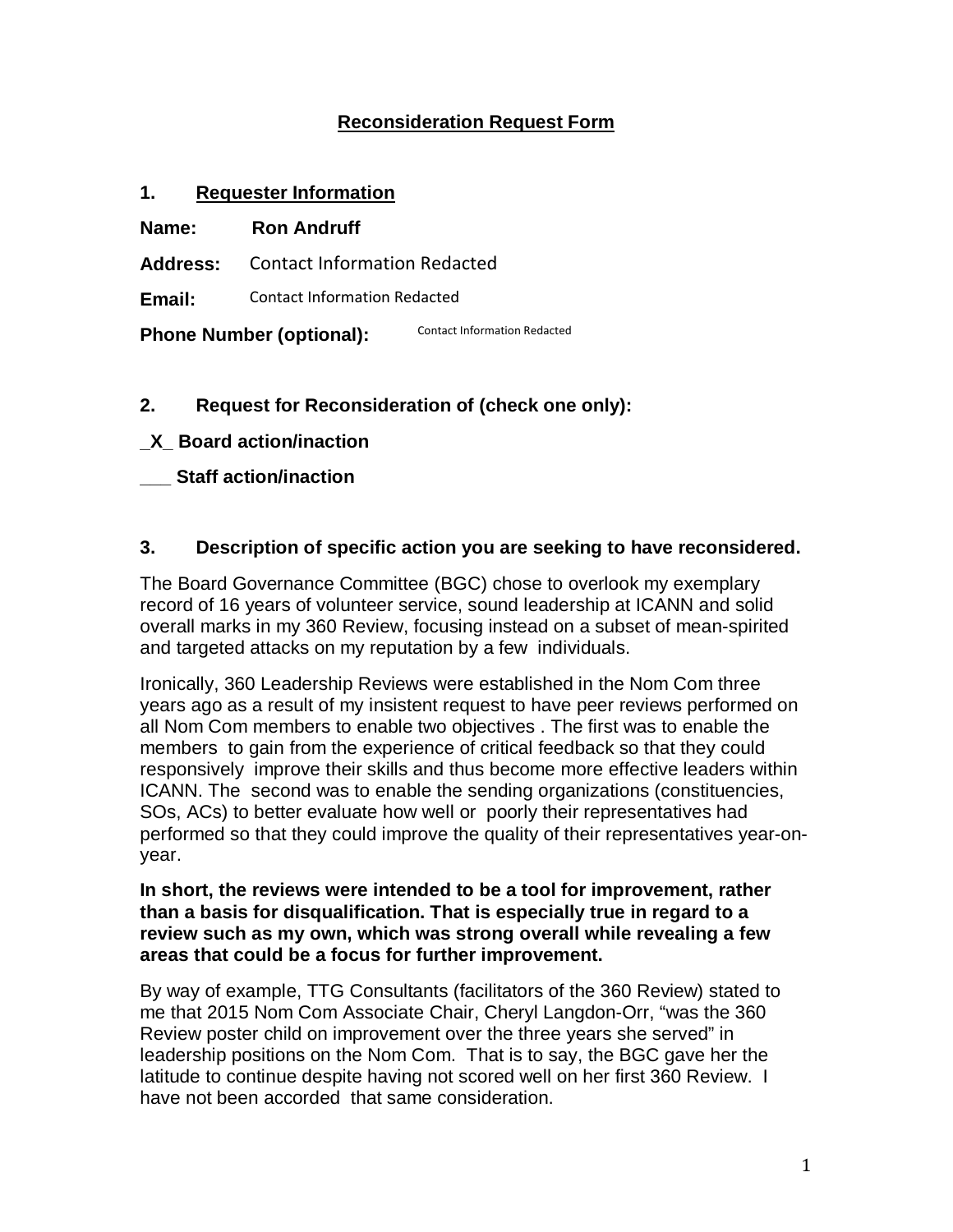In my case, 18 of 21 (86%) Nom Com members participated in the Written 360 Survey; while only 12 of 21 (57%) did the telephone interviews. With such a small sampling for the telephone interviews it takes but a few people to disproportionately skew the results.

The overall rating of my 360 Review is 42.3. A rating of 55 would mean a perfect score of all "A" rating responses on every question by all evaluators/raters. Who among us is perfect?

While humanly imperfect , I nonetheless received: 54 "A" (Strongly agree) responses; 75 "B" (Agree) responses; 37 "C" (Neutral) responses; 17 "D" (Disagree) responses; and only 4 "E" (Strongly disagree) responses. Taken together, that is 166 'points' in the A, B, or C range (of which 129 were A or B) versus 21 'points' on the negative side of the rating. The positive: negative ratio was 8:1 -- hardly a poor showing, much less one that should be the basis of the unprecedented step of blocking my ascension to the role of Chair after "paying my dues" through diligent and dedicated Nom Com service.

The BGC Chair, Chris Disspain, in the company of BGC member, Bruce Tonkin, told me that I was passed over because of "concerns about my 360 Review" and "lack of cultural sensitivity". While I do not dispute that my 360 Review shows some select areas where improvements can be made, it hardly demonstrates a lack of fitness to effectively assume the role of Chair. Further, "lack of cultural sensitivity" is a wholly subjective statement that is so vague in detail as to not even constitute the basis for self-corrective action. I must ask what culture I am supposedly insensitive to? Indeed, I find the assessment rather astounding given my interactions with a diverse population of ICANN members since the organization's inception, with many of whom I have become friends and with none of whom I have ever had a falling out over cultural matters. These unsubstantiated allegations are based upon someone's opinions or feelings but lack the backing of any detailed facts or evidence, and therefore should be given little weight.

The BGC interviewed me for the 2016 Chair position on August  $18<sup>th</sup>$  and September 10<sup>t;</sup>, with a follow-on call with just two BGC members on September  $28<sup>th</sup>$  to tell me that they had reached the decision to not recommend me as Chair to the full Board at their meeting later that day (Sept.  $28<sup>th</sup>$ ). The fact that I was not informed of this wholly unexpected decision until the very day of the Board meeting provided no opportunity for development of a detailed response that the Board might have considered in reaching its decision, and seems procedurally unfair.

Regarding the interviews themselves, it is my recollection that of the seven BGC members, two had recused themselves (as they may potentially seek re-election to the Board this year), while another one or two were absent on both calls. With about half of BGC members absent during the interview calls, I do not believe I was provided with a fair review by the BGC.

Summing up, while I do not dispute the notion that a poor 360 review might be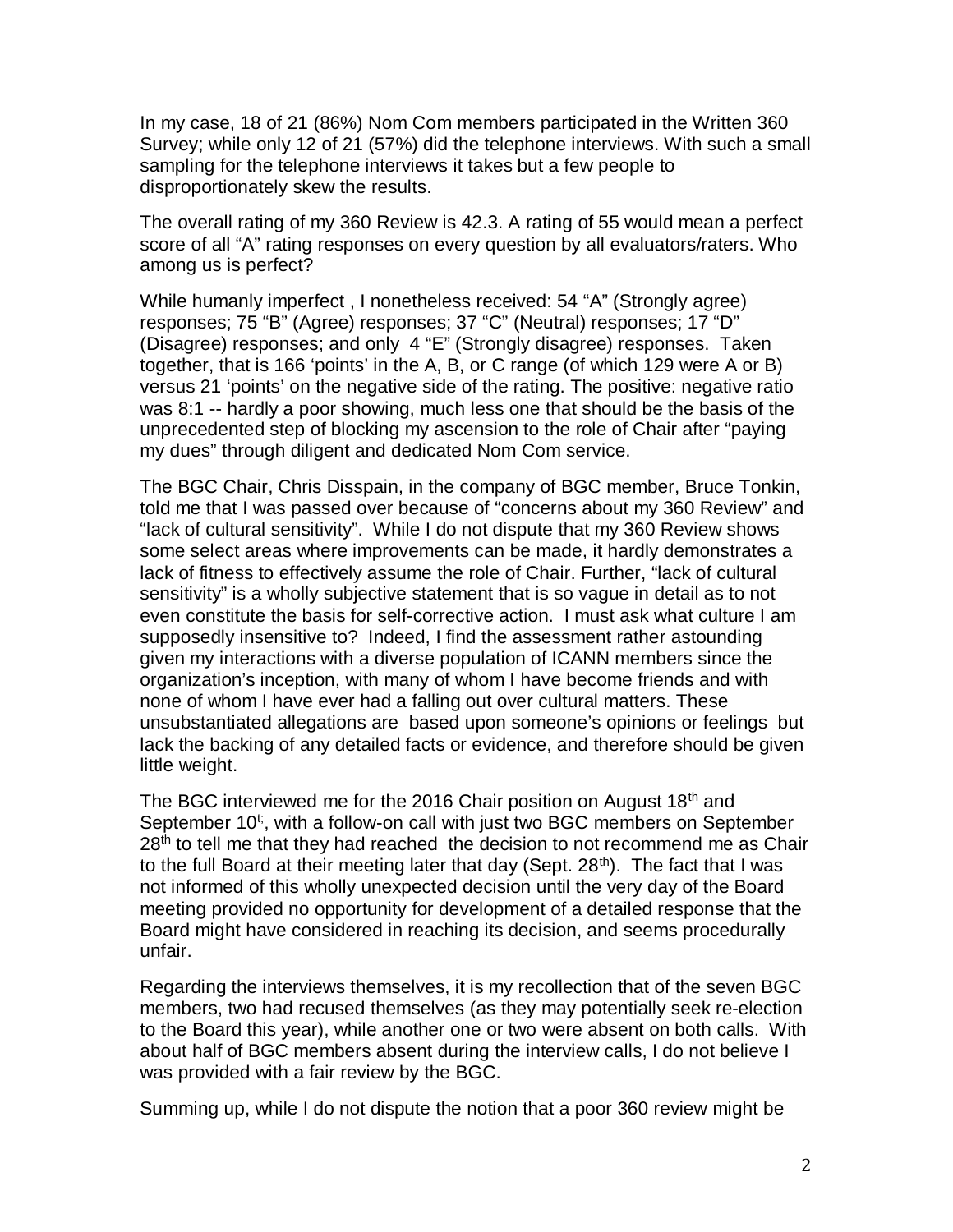the basis for passing over a Vice Chair, my 360 review provided no substantial basis for such action. In addition, I have absolutely no doubt, based on my personal interactions as well as the result of the 360 review, that if my ascension to Chair was put to a vote of the Nom Com members with whom I have served over the past year I would win by a substantial margin.

## **4. Date of action/inaction:**

September 28, 2015 ICANN Board Meeting in Los Angeles.

#### **5. On what date did you became aware of the action or that action would not be taken?**

September 28, 2015

### **6. Describe how you believe you are materially affected by the action or inaction:**

Having served ICANN on a volunteer basis since 1999, I have established an ardent reputation as a passionate consensus builder, a proficient Chair, a skilled Working Group member, and an individual thoroughly dedicated to the preservation and enhancement of ICANN's multistakeholder model. Being passed over without the courtesy of a comprehensive review by the full BGC and no opportunity to provide a "minority report" that the Board could have considered at the same time it received the BGC recommendation, and to have the BGC's unsupported determination validated by the full Board, is a personal affront and an object lesson in discouragement to all those volunteers who dedicate so much of their uncompensated time and effort to ICANN.

In addition, the BGC's error in judgment has the potential to cause substantial damage to my name and reputation within and outside of the ICANN community by inevitably opening the door to questions and speculation about my capabilities and discernment, and also holds the potential to negatively affect my consulting business and income. There can be doubt that the community will take notice that I was barred from assuming the Chair role, and it can be reasonably assumed that the same individuals who cast aspersions on my supposed insensitivity may engage in a "whisper campaign" to further sully my heretofore pristine reputation for hard work, dedication, and fair dealing with others.

### **7. Describe how others may be adversely affected by the action or inaction, if you believe that this is a concern.**

The entire ICANN community is adversely affected by this unfair action lacking in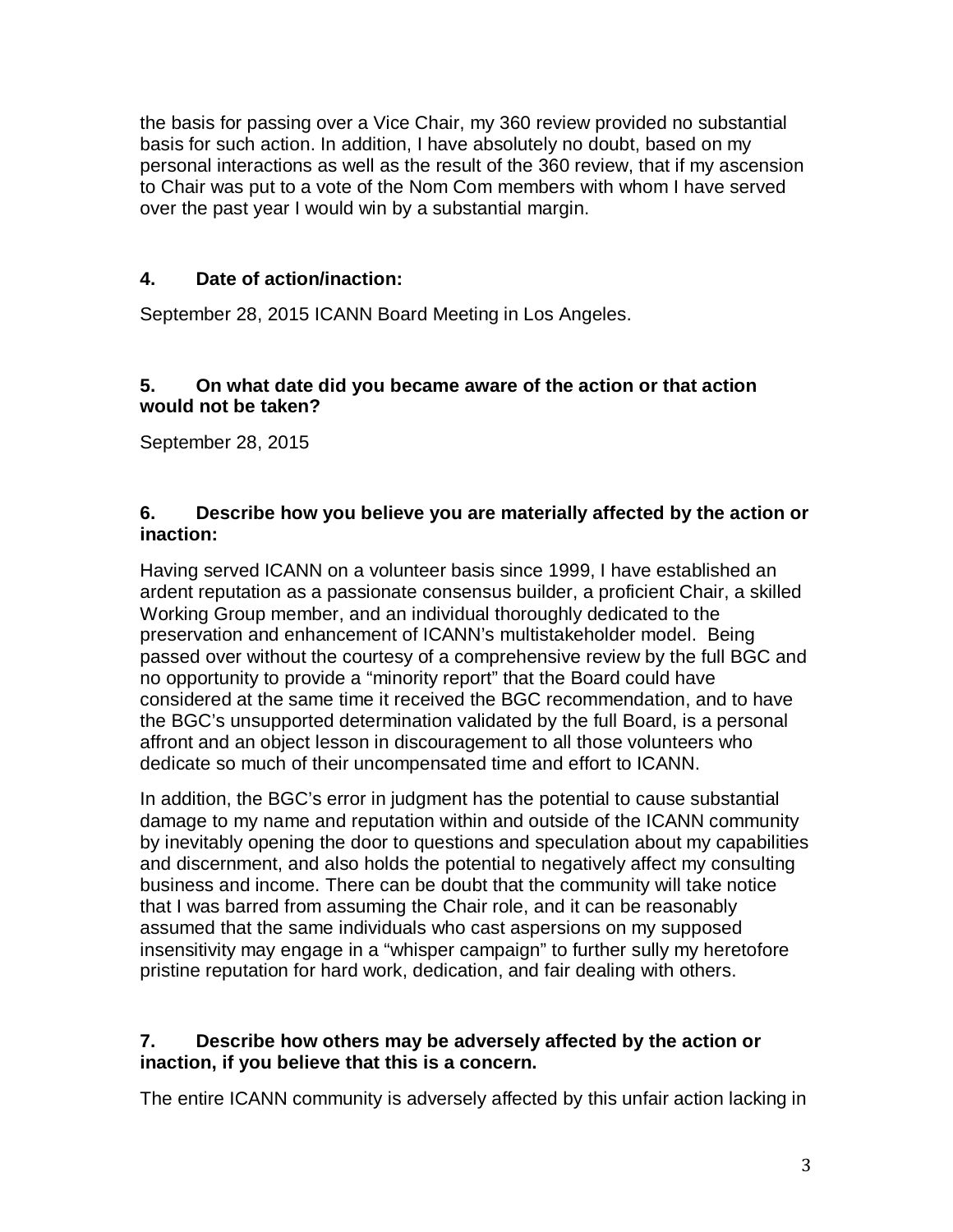adequate due process and unsupported by credible facts. The BGC is meddling in the affairs of the supposedly **independent** Nominating Committee. Interfering with successful and efficient processes within the body that selects 2-3 Board members each year is not only wholly unnecessary, it triggers suspicion about the very independence of the Nom Com. It is also likely to deter others from volunteering their time and energy within the NomCom and other ICANN bodies as they become aware of how review processes that are supposed to foster selfimprovement can instead be used to unfairly tarnish reputations.

Since 2012, the Nom Com has established an effective succession plan that has enabled the Leadership to learn, administer and advise through moving from Chair-Elect to Chair to Associate Chair. The succession plan is a large part of why recent Nom Com's have been so productive in their annual deliberations and placements.

Devoid of any validated egregious actions on my part, and lacking justification from my 360 review, one can only wonder what warranted this unprecedented BGC action. This incident poses yet another major accountability question for the entire ICANN community to address.

# **8. Detail of Board or Staff Action – Required Information**

I do not believe that the BGC made the Board aware of the following material facts prior to the full Board proceeding with a vote on the 2016 Nom Com Chair-Elect and Chair:

1. An insufficient number of BGC members were present for my interviews, as detailed in my response to item #3.

2. My 360 Review overall rating, as noted herein, cannot justify the 2015 Chair-Elect being passed over as 2016 Nom Com Chair. Of the 187 points scored, 69% were positive responses; 20% neutral (89% in the aggregate), and 11% negative.

3. "Lack of cultural sensitivity" is a totally subjective comment and no facts or evidence have been made known to me in justification of it. It has no basis in even alleged fact and therefore deserves little or no weight in my evaluation.

4. The Nom Com Chair-Elect does not speak in Nom Com meetings unless asked to do so by the Chair; i.e. the Chair-Elect does not comment on the candidates, does not poll, and does not vote. Because of this, the validity of the 360 Review on a Chair-Elect cannot adequately provide a true and full representation of the capabilities of an individual because there are too few opportunities to demonstrate them.

5. Having heard the negative comments written in my 360 Review firsthand, I believe that I know the individuals who took advantage of this opportunity to provide negative evaluations. These individuals and I have had a strained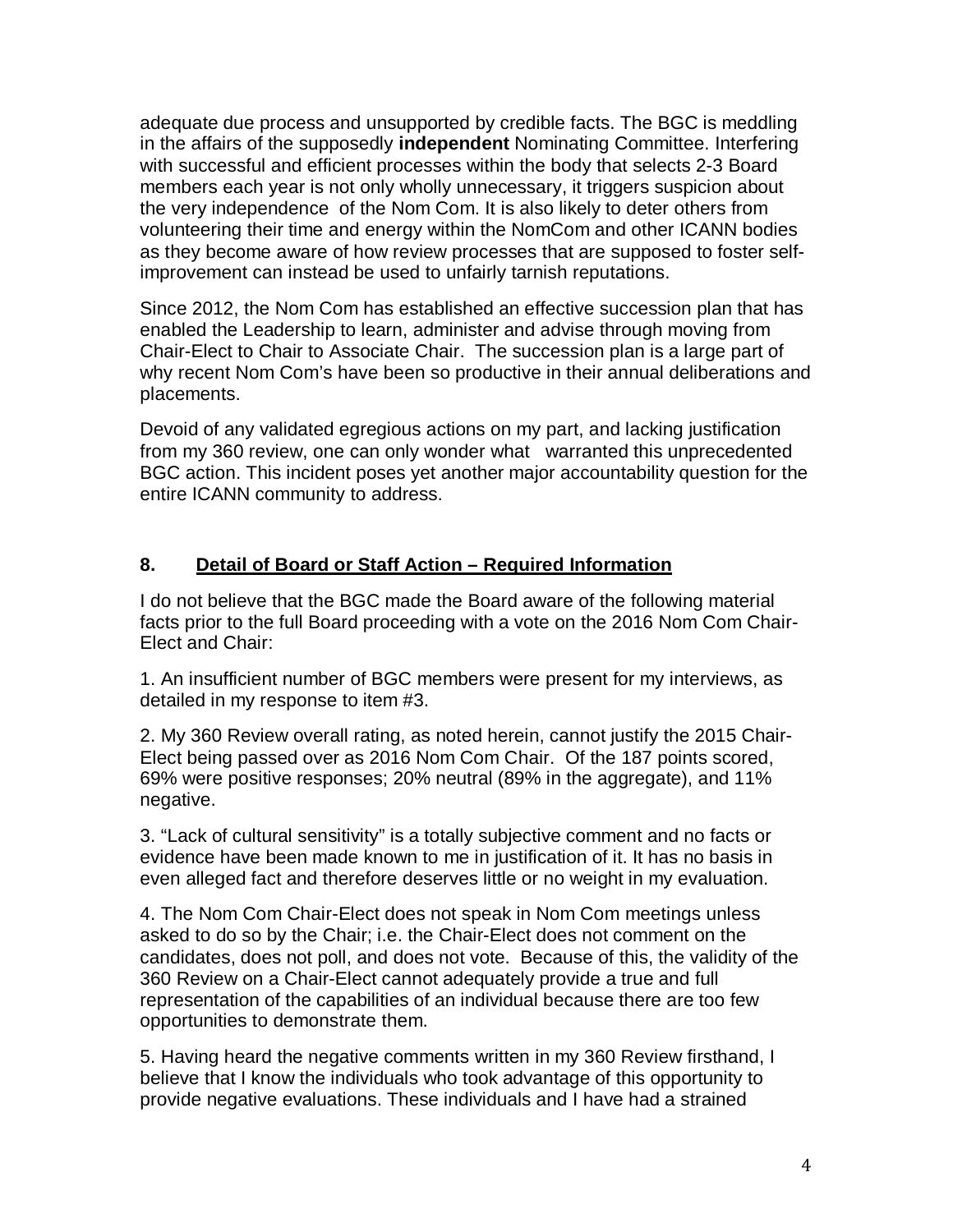relationship long before they came to serve on the 2015 Nom Com and it has persisted notwithstanding my attempts at reconciliation. I made the BGC aware of this unfortunate situation during my interviews, as well as the actions I attempted to normalize those relationships before, during and at the conclusion of the Nom Com deliberations. The BGC's decision to deny me the Chair position based on a small minority of comments emanating from individuals with a suspect agenda converts the 360 Review process into a forum for the pursuit of personal vendettas, and that is the worst possible outcome for ICANN and its stakeholders. In addition to all of this, the lack of procedural due process embodied in the fact that I was not informed of the BGC's decision until the very day of the Board meeting, denying me any reasonable opportunity to prepare a detailed response, prevented the Board from considering the material facts I have now recited in this filing.

# **9. What are you asking ICANN to do now?**

I call on the Board to release the current (and formerly 2015) Nom Com Chair from duty and reinstate me to 2016 Nom Com Chair. That action is thoroughly justified based upon my overall high marks in the 360 review.

As Chair, I would have the option of inviting the current Chair to serve as my Associate Chair on the 2016 Nom Com.

#### **10. Please state specifically the grounds under which you have the standing and the right to assert this Request for Reconsideration, and the grounds or justifications that support your request.**

A stated in my response to item #6, there can be no doubt that the Board's less than fully informed decision to pass over me for the Nom Com Chair post will be noted within the ICANN community. It seems inevitable that this unprecedented action will cause substantial damage to my personal reputation within the ICANN community in which I have worked for nearly two decades, and will likely give rise to unsupported speculation that will result in additional damage. That damage is non-financial but nonetheless quite costly. While I cannot yet put a financial value on loss of future income that may result from widespread public knowledge of the Board's action I do believe that is also a likely result.

Who among us is perfect? Who within ICANN leadership can claim that they have no detractors? None. The allegations given undue weight by the BGC are wholly dubious, unsupported by any known evidence, and will not stand up to any serious scrutiny. In the absence of any substantiated evidence of an egregious act or a clear and consistent pattern of "cultural insensitivity" on my part, I submit that the BGC overreacted and committed a serious error compounded by lack of adequate notice and ability to respond in advance of the Board decision.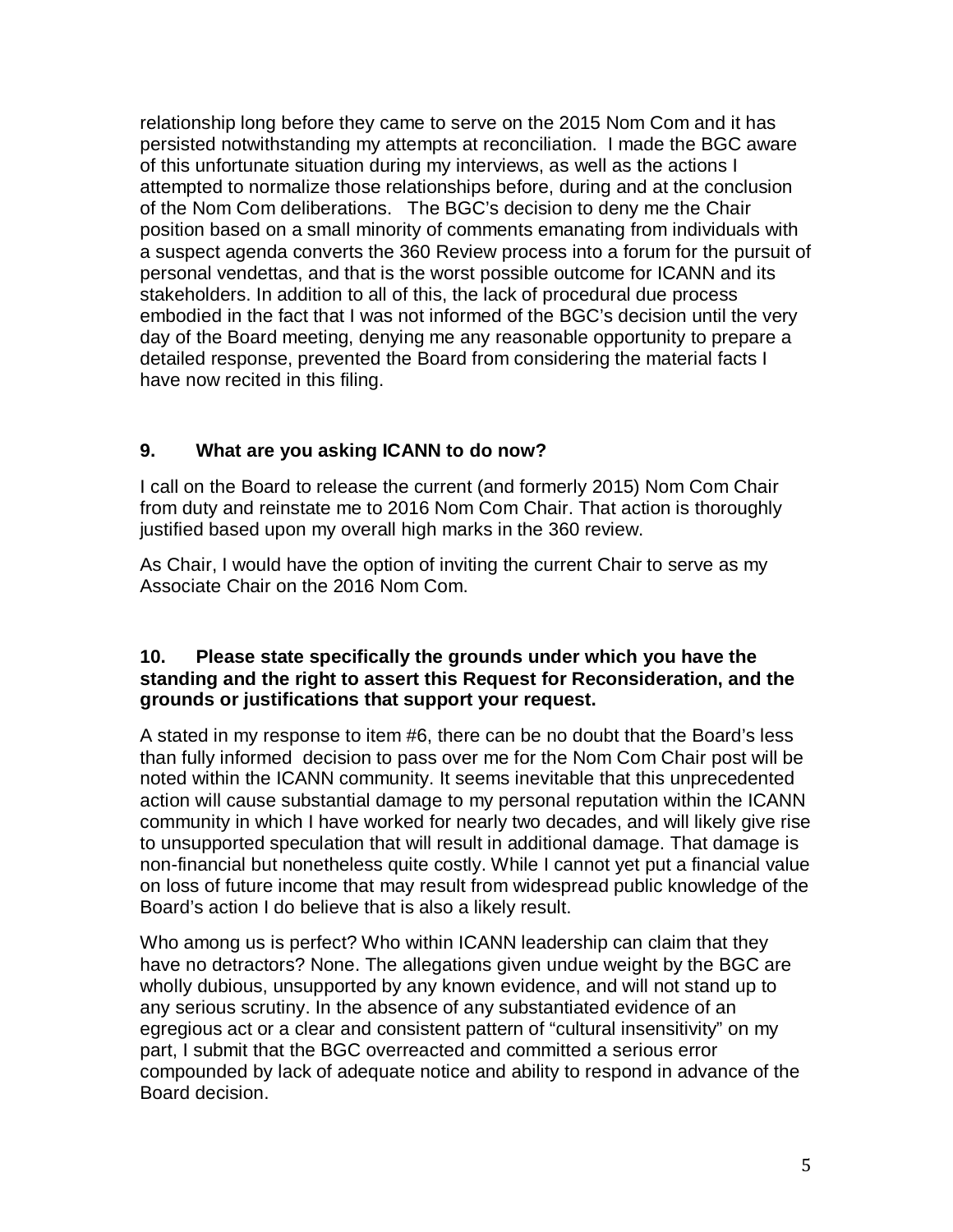I call upon the Board – now in possession of the material facts I have provided – to take immediate measures to correct the BGC's actions in this matter and restore me to the position of 2016 Nom Com Chair.

Given the substantial damage that can incur to the reputation and fortunes of any individual in a situation like this, blocking normal ascension to a one-year Chair position should only be undertaken when there is clear and convincing evidence that the individual under consideration is regarded negatively by a substantial percentage of his peers and lacks their support as well as the skills to perform the duties involved. My 360 review demonstrates, to the contrary, that I am well regarded by the majority of my Nom Com peers and, while perhaps needing to focus on a few areas of self-improvement, could admirably perform the Chair role if given a fair opportunity to do so.

## **11. Are you bringing this Reconsideration Request on behalf of multiple persons or entities? (Check one)**

\_\_\_\_ Yes

 $X$  No

# **Terms and Conditions for Submission of Reconsideration Requests**

The Board Governance Committee has the ability to consolidate the consideration of Reconsideration Requests if the issues stated within are sufficiently similar.

The Board Governance Committee may dismiss Reconsideration Requests that are querulous or vexatious.

Hearings are not required in the Reconsideration Process, however Requestors may request a hearing. The BGC retains the absolute discretion to determine whether a hearing is appropriate, and to call people before it for a hearing.

The BGC may take a decision on reconsideration of requests relating to staff action/inaction without reference to the full ICANN Board. Whether recommendations will issue to the ICANN Board is within the discretion of the BGC.

The ICANN Board of Director's decision on the BGC's reconsideration recommendation is final and not subject to a reconsideration request.

| [electronically signed: Ron Andruff] | 11 October 2015 |
|--------------------------------------|-----------------|
|--------------------------------------|-----------------|

\_\_\_\_\_\_\_\_\_\_\_\_\_\_\_\_\_\_\_\_\_\_\_\_\_\_\_\_\_\_\_\_ \_\_\_\_\_\_\_\_\_\_\_\_\_\_\_\_\_\_\_\_\_

Signature Date